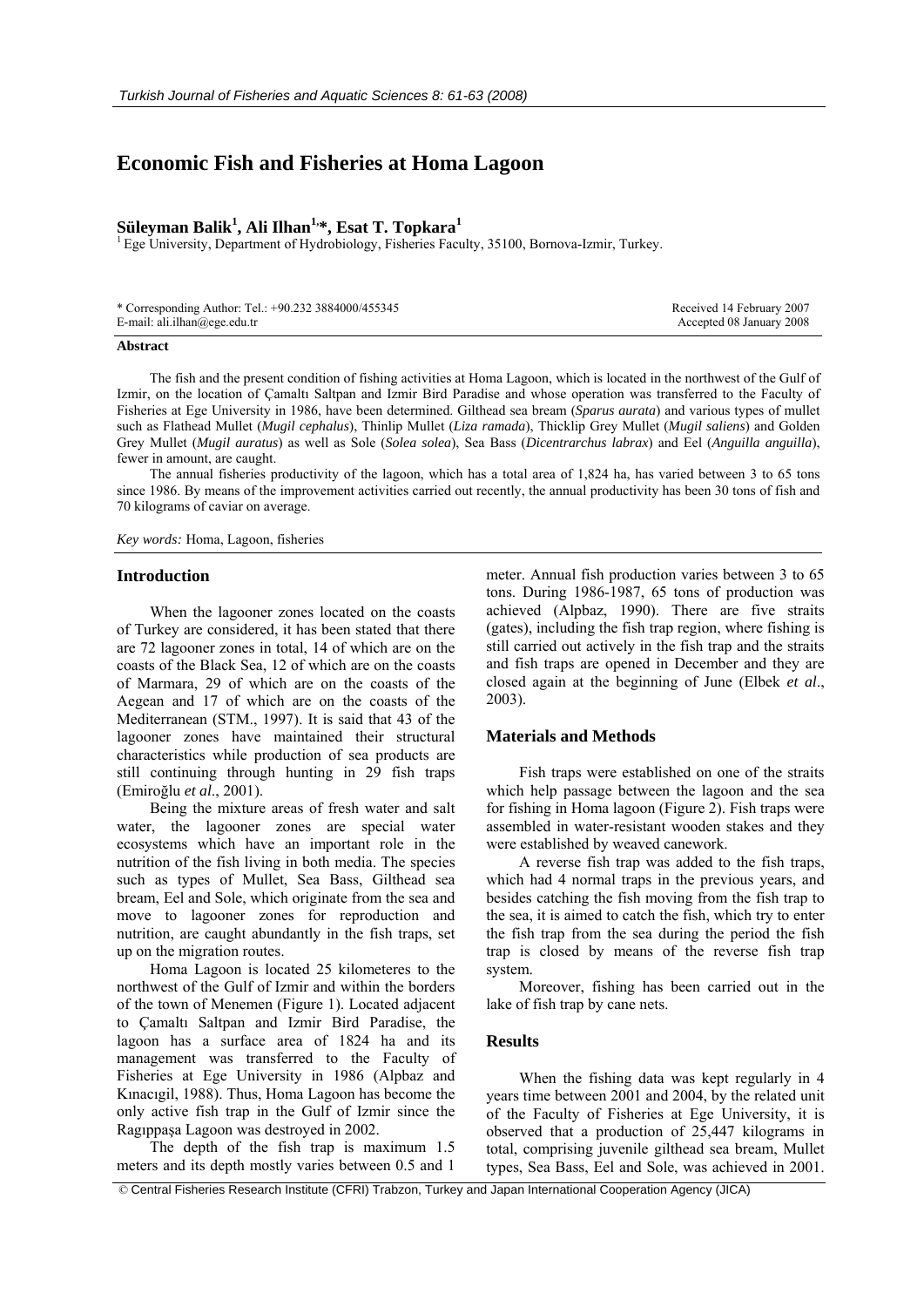

**Figure 1.** Location of Homa Lagoon.



**Figure 2.** Drawing of Homa Lagoon's fish traps.

It is pointed out that 75 kilograms of mullet caviar and 80,330 alive juvenile gilthead sea bream were obtained within the same year. The fact that together with juvenile gilthead sea bream, Mullet types and other economic fish species, the total production reached 23,606 kilograms in 2002, the following production period, took place in the records. Moreover, 4,150 juvenile gilthead sea bream were transferred alive to the growing ponds at Urla facilities within this period for fattening purposes. Since the fish traps and the straits were damaged extensively by the climatic conditions in 2003, only 5,635 kilograms of fish were caught and 11 kilograms of caviar production was obtained. During the fishing period in 2004, a total fish production of 33,051 kilograms composed of Mullet types, juvenile gilthead sea bream, Sea Bass and Sole were achieved. Moreover, 4,166 juvenile gilthead sea bream were transferred alive so as to be grown in the net cages at Urla facilities of the Faculty. The production of mullet caviar in this fishing period was 63 kilograms (Table 1).

#### **Discussion**

It is stated that the production amounts of the economic species in Homa Lagoon in 1986 was 64,921 kilograms in total, 37,854 kilograms of which